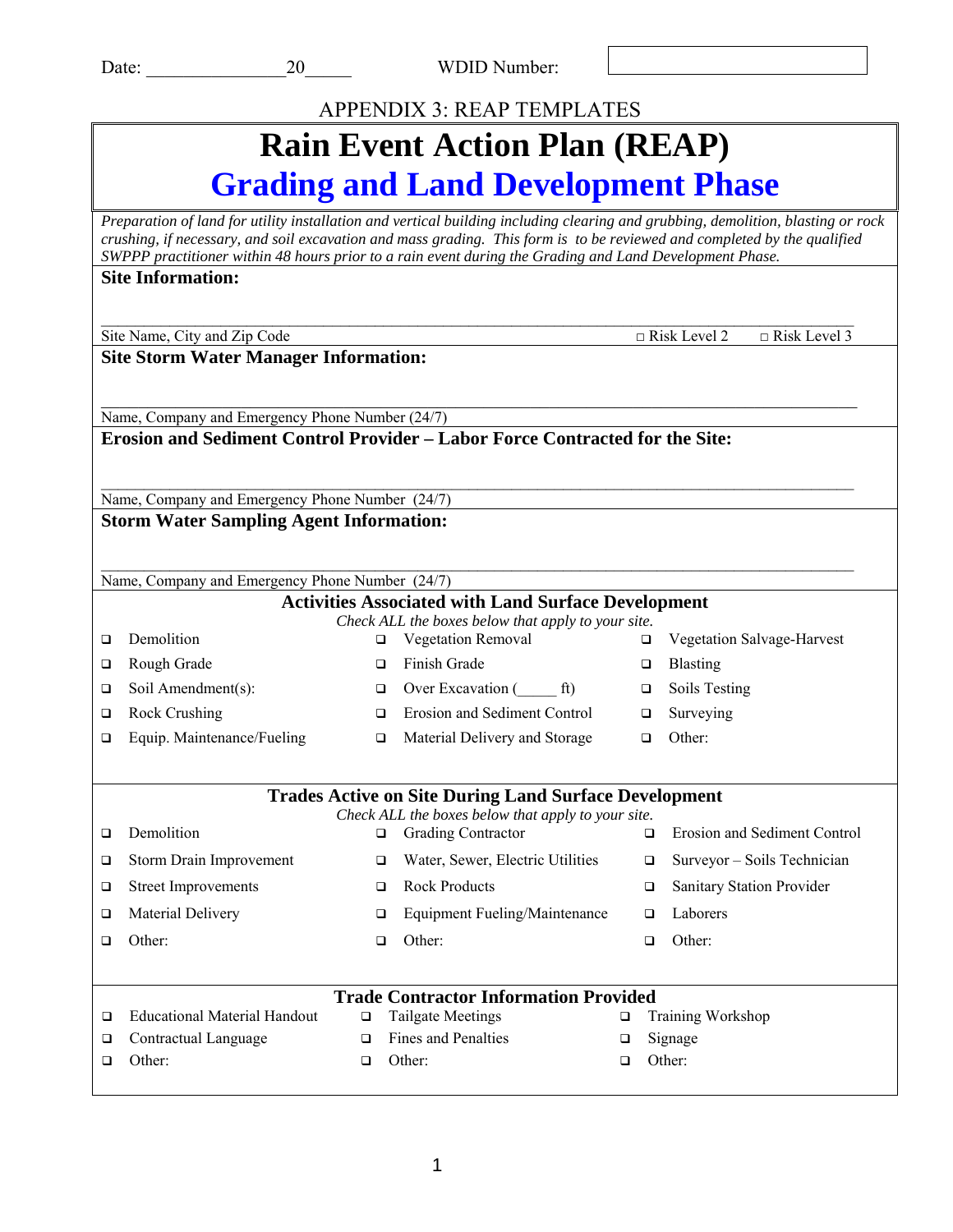# **Rain Event Action Plan (REAP) Grading and Land Development Phase**

#### **Predicted Rain Event Triggered Actions**

|   | <b>Trade or Activity</b> | Suggested action(s) to review before rain event                                                                                 |
|---|--------------------------|---------------------------------------------------------------------------------------------------------------------------------|
| o | Information & Scheduling | Inform trade supervisors of predicted rain<br>$\Box$                                                                            |
|   |                          | Check scheduled activities and rescheduled as needed<br>$\Box$                                                                  |
|   |                          | Alert erosion/sediment control provider<br>$\Box$                                                                               |
|   |                          | Alert sample collection contractor (if applicable)<br>$\Box$                                                                    |
|   |                          | Schedule staff for extended rain inspections (including weekends $\&$ holidays)<br>$\Box$                                       |
|   |                          | Check Erosion and Sediment Control (ESC) material stock<br>$\Box$                                                               |
|   |                          | Review BMP map<br>□                                                                                                             |
|   |                          | Other:<br>$\Box$                                                                                                                |
|   |                          | $\Box$<br><u> 1989 - Johann Barn, mars ann an t-Amhain an t-Amhain an t-Amhain an t-Amhain an t-Amhain an t-Amhain an t-Amh</u> |
|   |                          | $\Box$<br><u> 1980 - Johann Barbara, martin amerikan basar dan berasal dan berasal dalam basar dalam basar dalam basar dala</u> |
|   |                          |                                                                                                                                 |
| Q | Material storage areas   | $\Box$<br>Material under cover or in sheds (ex: treated woods and metals)                                                       |
|   |                          | Perimeter control around stockpiles<br>$\Box$                                                                                   |
|   |                          | Other:<br>$\Box$                                                                                                                |
|   |                          | ❏                                                                                                                               |
|   |                          | □                                                                                                                               |
| О | Waste management areas   | $\Box$<br>Dumpsters closed                                                                                                      |
|   |                          | Drain holes plugged<br>$\Box$                                                                                                   |
|   |                          | Recycling bins covered<br>$\Box$                                                                                                |
|   |                          | Sanitary stations bermed and protected from tipping<br>□                                                                        |
|   |                          | ❏                                                                                                                               |
|   |                          | ❏                                                                                                                               |
|   |                          | ❏                                                                                                                               |
| О | Trade operations         | $\Box$<br>Exterior operations shut down for event (ex: no concrete pours or paving)                                             |
|   |                          | Do not apply soil treatments (ex: fertilizer) within 24 hours of event<br>$\Box$                                                |
|   |                          | Materials and equipment (ex: tools) properly stored and covered<br>$\Box$                                                       |
|   |                          | Waste and debris disposed in covered dumpsters or removed from site<br>$\Box$                                                   |
|   |                          | Trenches and excavations protected<br>$\Box$                                                                                    |
|   |                          | Perimeter controls around disturbed areas<br>$\Box$                                                                             |
|   |                          | Cover and berm fueling and repair areas<br>o                                                                                    |
|   |                          | Other:<br>$\Box$                                                                                                                |
|   |                          | ❏                                                                                                                               |
|   |                          | □                                                                                                                               |
| ◻ | Site ESC BMPs            | Adequate capacity in sediment basins and traps<br>❏                                                                             |
|   |                          | Site perimeter controls in place<br>$\Box$                                                                                      |
|   |                          | Catch basin and drop inlet protection in place<br>$\Box$                                                                        |
|   |                          | Deploy temporary erosion control on inactive areas<br>$\Box$                                                                    |
|   |                          | Deploy temporary perimeter control around disturbed areas or stockpiles<br>❏                                                    |
|   |                          | Sweep roads; stabilize site ingress and egress points<br>❏                                                                      |
|   |                          | ❏                                                                                                                               |
|   |                          | ❏<br><u> 1989 - Johann Stoff, amerikansk politiker (d. 1989)</u>                                                                |
|   |                          | ❏                                                                                                                               |
| О | Concrete rinse out area  | Adequate capacity for rain<br>$\Box$                                                                                            |
|   |                          | Cover wash-out bins<br>□                                                                                                        |
|   |                          | Other:<br>□                                                                                                                     |
|   |                          | ❏<br><u> 1989 - Johann Barbara, martxa alemaniar arg</u>                                                                        |
|   |                          | $\Box$                                                                                                                          |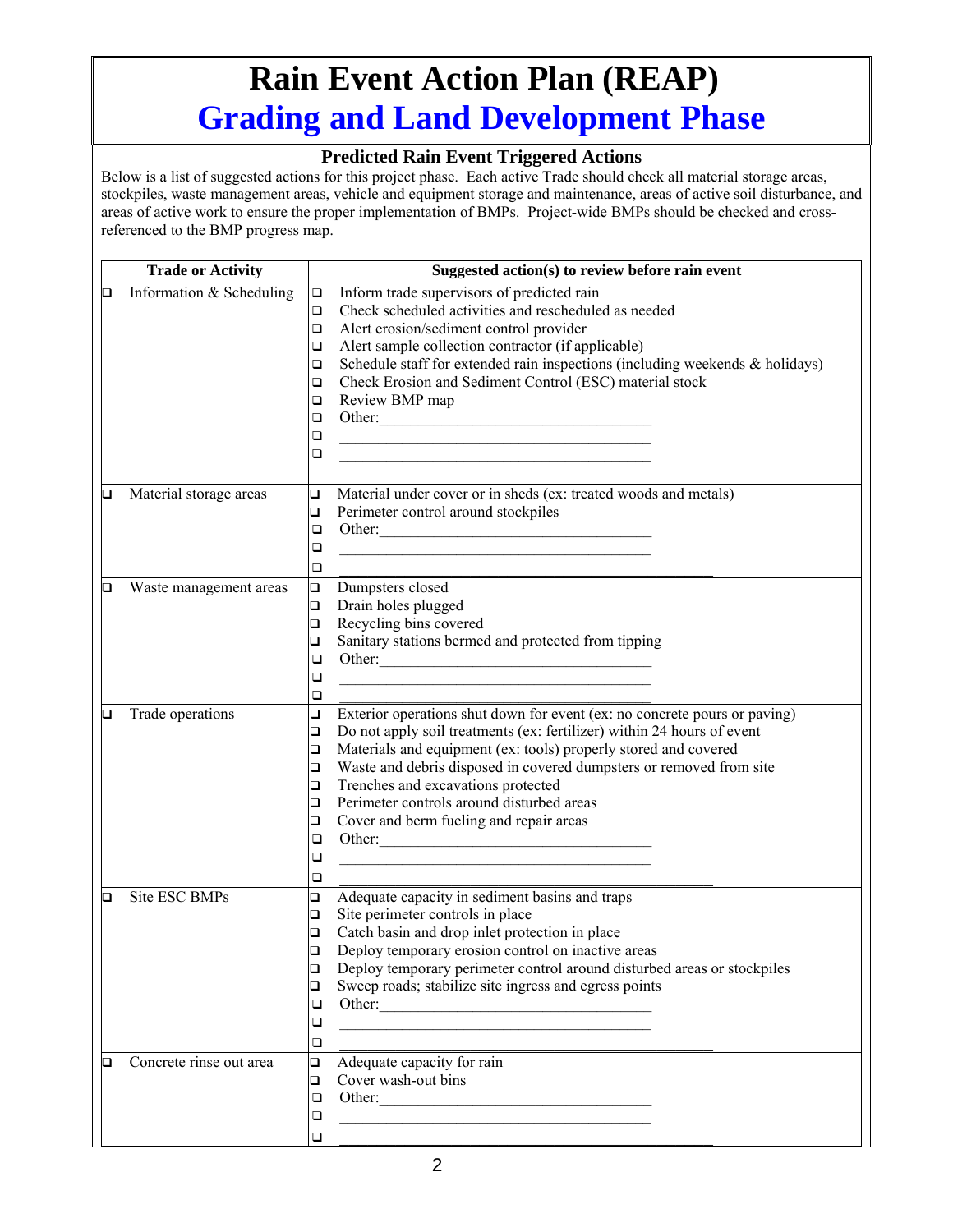| О | Spill and drips                  | Clean up all incident spills and drips, including paint, stucco, fuel, and oil<br>$\Box$<br>Empty drip pans<br>$\Box$<br>Other:<br>$\Box$<br>$\Box$<br>the control of the control of the control of the control of the control of the control of the<br>$\Box$                                                                                                                                                                                                                                                                                                         |                                                     |  |  |  |  |
|---|----------------------------------|------------------------------------------------------------------------------------------------------------------------------------------------------------------------------------------------------------------------------------------------------------------------------------------------------------------------------------------------------------------------------------------------------------------------------------------------------------------------------------------------------------------------------------------------------------------------|-----------------------------------------------------|--|--|--|--|
| ◻ | Other / Discussion /<br>Diagrams | $\Box$<br>$\Box$<br>$\Box$<br>$\Box$<br>$\Box$<br>$\Box$<br>$\Box$<br>$\Box$<br>$\Box$<br>the control of the control of the control of the control of the control of the control of the control of the control of the control of the control of the control of the control of the control of the control of the control<br>$\Box$<br><u> 1989 - Johann John Stone, mars et al. (</u><br>$\Box$<br>$\Box$<br>$\Box$<br>I certify under penalty of law that this Rain Event Action Plan (REAP) will be performed in accordance with the General Permit by me or under my |                                                     |  |  |  |  |
|   |                                  | direction or supervision in accordance with a system designed to assure that qualified personnel properly gathered and evaluated the information<br>submitted. Based on my inquiry of the persons who manage the system, or those persons directly responsible for gathering the information, the<br>information submitted is, to the best of my knowledge and belief, true, accurate, and complete. I am aware that there are significant penalties for<br>submitting false information, including the possibility of fine and imprisonment for knowing violations.   |                                                     |  |  |  |  |
|   |                                  | Date:                                                                                                                                                                                                                                                                                                                                                                                                                                                                                                                                                                  | Site Storm Water Manager Signature (Use ink please) |  |  |  |  |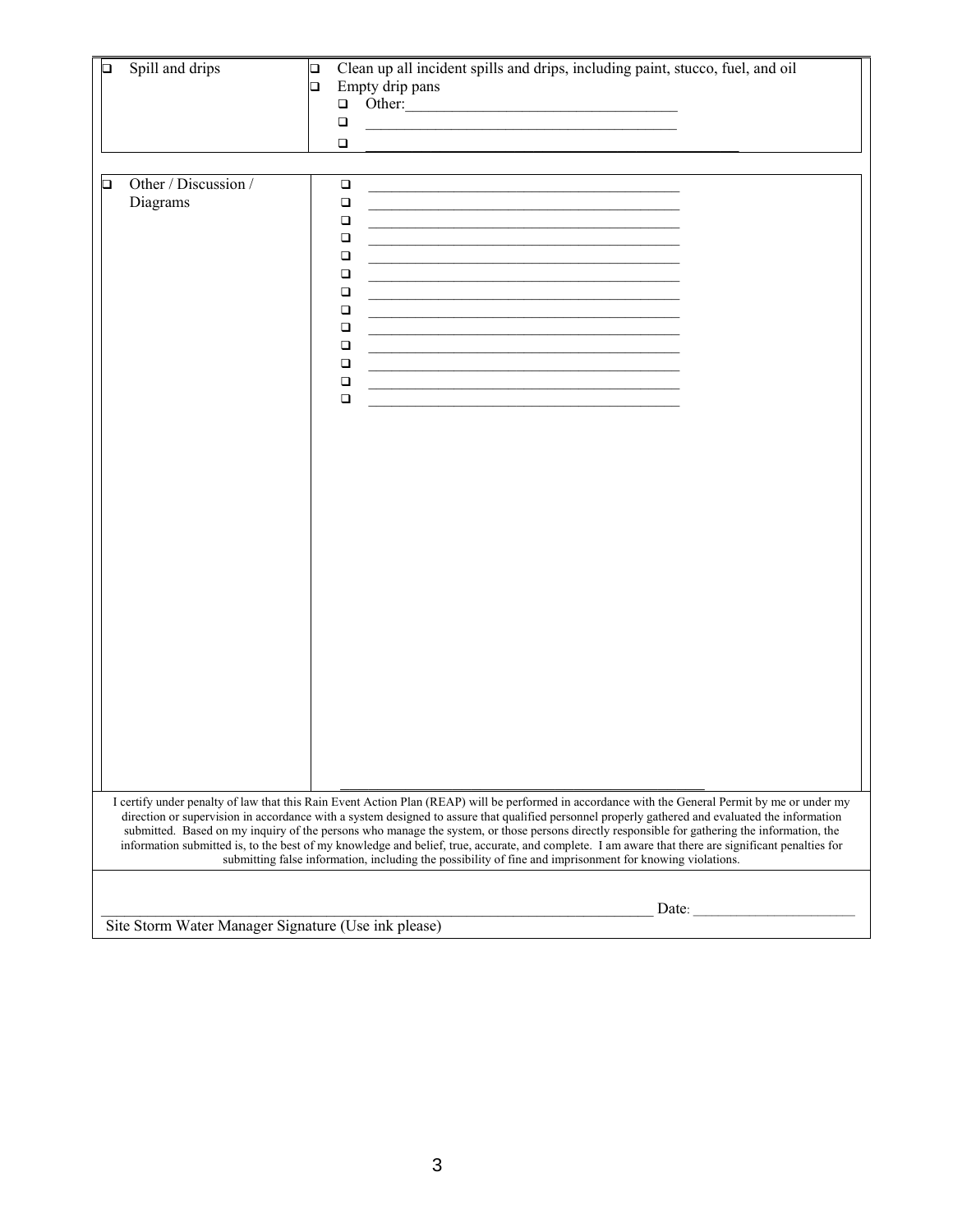|             | <b>Rain Event Action Plan (REAP)</b>                                                                                                                                                                                                                                                                                                                                                       |                  |                                                                                     |        |                                            |  |  |
|-------------|--------------------------------------------------------------------------------------------------------------------------------------------------------------------------------------------------------------------------------------------------------------------------------------------------------------------------------------------------------------------------------------------|------------------|-------------------------------------------------------------------------------------|--------|--------------------------------------------|--|--|
|             | <b>Streets and Utilities Phase</b>                                                                                                                                                                                                                                                                                                                                                         |                  |                                                                                     |        |                                            |  |  |
|             | Finish grading activities and installation of electrical, gas, water, sewer, stormwater control, and communication systems;<br>Installation of roadways, curbs, gutters and other site design features for stormwater control. This form to be reviewed and<br>completed by the qualified SWPPP practitioner within 48 hours prior to a rain event during the Streets and Utilities Phase. |                  |                                                                                     |        |                                            |  |  |
|             | <b>Site Information:</b>                                                                                                                                                                                                                                                                                                                                                                   |                  |                                                                                     |        |                                            |  |  |
|             |                                                                                                                                                                                                                                                                                                                                                                                            |                  |                                                                                     |        |                                            |  |  |
|             | Site Name, City and Zip Code                                                                                                                                                                                                                                                                                                                                                               |                  |                                                                                     |        | $\Box$ Risk Level 3<br>$\Box$ Risk Level 2 |  |  |
|             | <b>Site Storm Water Manager Information:</b>                                                                                                                                                                                                                                                                                                                                               |                  |                                                                                     |        |                                            |  |  |
|             |                                                                                                                                                                                                                                                                                                                                                                                            |                  |                                                                                     |        |                                            |  |  |
|             |                                                                                                                                                                                                                                                                                                                                                                                            |                  |                                                                                     |        |                                            |  |  |
|             | Name, Company and Emergency Phone Number (24/7)                                                                                                                                                                                                                                                                                                                                            |                  | <b>Erosion and Sediment Control Provider – Labor Force Contracted for the Site:</b> |        |                                            |  |  |
|             |                                                                                                                                                                                                                                                                                                                                                                                            |                  |                                                                                     |        |                                            |  |  |
|             |                                                                                                                                                                                                                                                                                                                                                                                            |                  |                                                                                     |        |                                            |  |  |
|             | Name, Company and Emergency Phone Number (24/7)                                                                                                                                                                                                                                                                                                                                            |                  |                                                                                     |        |                                            |  |  |
|             | <b>Storm Water Sampling Agent Information:</b>                                                                                                                                                                                                                                                                                                                                             |                  |                                                                                     |        |                                            |  |  |
|             |                                                                                                                                                                                                                                                                                                                                                                                            |                  |                                                                                     |        |                                            |  |  |
|             | Name, Company and Emergency Phone Number (24/7)                                                                                                                                                                                                                                                                                                                                            |                  |                                                                                     |        |                                            |  |  |
|             |                                                                                                                                                                                                                                                                                                                                                                                            |                  | <b>Activities Associated with Streets and Utilities Development</b>                 |        |                                            |  |  |
|             |                                                                                                                                                                                                                                                                                                                                                                                            |                  | Check ALL the boxes below that apply to your site.                                  |        |                                            |  |  |
| □           | Rough Grade                                                                                                                                                                                                                                                                                                                                                                                | □                | Utility Install: water-sewer-gas                                                    | $\Box$ | Paving Operations                          |  |  |
| □           | Finish Grade                                                                                                                                                                                                                                                                                                                                                                               | □                | Storm Drain Installation                                                            | □      | Material Delivery & Storage                |  |  |
| □           | Soil Amendment(s):                                                                                                                                                                                                                                                                                                                                                                         | □                | Masonry                                                                             | ◻      | Erosion and Sediment Control               |  |  |
| ❏           | Equip. Maintenance/Fueling                                                                                                                                                                                                                                                                                                                                                                 | $\Box$           | Curb and Gutter/Concrete Pour                                                       | $\Box$ | Other:                                     |  |  |
|             |                                                                                                                                                                                                                                                                                                                                                                                            |                  |                                                                                     |        |                                            |  |  |
|             |                                                                                                                                                                                                                                                                                                                                                                                            |                  | <b>Trades Active on Site During Streets and Utilities Development</b>               |        |                                            |  |  |
|             |                                                                                                                                                                                                                                                                                                                                                                                            |                  | Check ALL the boxes below that apply to your site.                                  |        |                                            |  |  |
| ❏           | Storm Drain Improvement                                                                                                                                                                                                                                                                                                                                                                    | ❏                | Grading Contractor                                                                  |        | Surveyor- Soil Technician<br>❏             |  |  |
| ◻           | <b>Street Improvements</b>                                                                                                                                                                                                                                                                                                                                                                 | $\Box$           | Water Pipe Installation                                                             |        | <b>Sanitary Station Provider</b><br>□      |  |  |
| $\Box$      | Material Delivery                                                                                                                                                                                                                                                                                                                                                                          | □                | Sewer Pipe Installation                                                             |        | Laborers<br>□                              |  |  |
| ❏           | Trenching                                                                                                                                                                                                                                                                                                                                                                                  | $\Box$           | Gas Pipe Installation                                                               |        | Electrical<br>□                            |  |  |
| □           | <b>Concrete Pouring</b>                                                                                                                                                                                                                                                                                                                                                                    | □                | <b>Electrical Installation</b>                                                      |        | Carpentry<br>□                             |  |  |
| ❏<br>$\Box$ | Foundation<br>Other:                                                                                                                                                                                                                                                                                                                                                                       | $\Box$<br>$\Box$ | Communication Installation<br>Erosion and Sediment Control                          |        | Plumbing<br>$\Box$<br>Masonry<br>$\Box$    |  |  |
| □           | Other:                                                                                                                                                                                                                                                                                                                                                                                     | $\Box$           | Other:                                                                              |        | Other:<br>$\Box$                           |  |  |
|             |                                                                                                                                                                                                                                                                                                                                                                                            |                  |                                                                                     |        |                                            |  |  |
|             |                                                                                                                                                                                                                                                                                                                                                                                            |                  | <b>Trade Contractor Information Provided</b>                                        |        |                                            |  |  |
| $\Box$      | <b>Educational Material Handout</b>                                                                                                                                                                                                                                                                                                                                                        | $\Box$           | <b>Tailgate Meetings</b>                                                            | $\Box$ | Training Workshop                          |  |  |
| $\Box$      | Contractual Language                                                                                                                                                                                                                                                                                                                                                                       | $\Box$           | <b>Fines and Penalties</b>                                                          | □      | Signage                                    |  |  |
| □           | Other:                                                                                                                                                                                                                                                                                                                                                                                     | ❏                | Other:                                                                              | □      | Other:                                     |  |  |
|             |                                                                                                                                                                                                                                                                                                                                                                                            |                  |                                                                                     |        |                                            |  |  |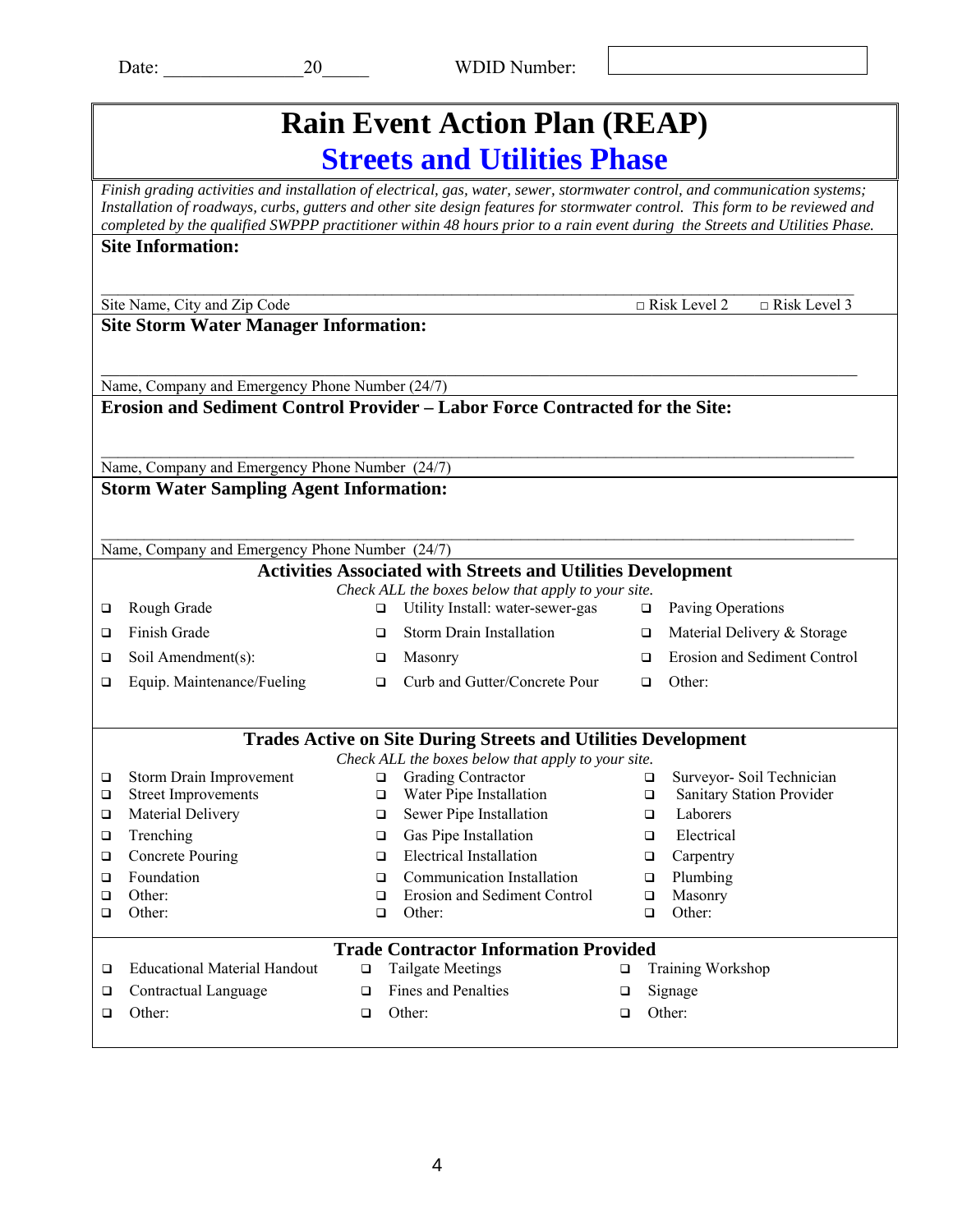## **Rain Event Action Plan (REAP) Streets and Utilities Phase**

#### **Predicted Rain Event Triggered Actions**

|   | <b>Trade or Activity</b> | Suggested action(s) to review before rain event                                                                                 |
|---|--------------------------|---------------------------------------------------------------------------------------------------------------------------------|
| o | Information & Scheduling | Inform trade supervisors of predicted rain<br>$\Box$                                                                            |
|   |                          | Check scheduled activities and rescheduled as needed<br>$\Box$                                                                  |
|   |                          | Alert erosion/sediment control provider<br>$\Box$                                                                               |
|   |                          | Alert sample collection contractor (if applicable)<br>$\Box$                                                                    |
|   |                          | Schedule staff for extended rain inspections (including weekends $\&$ holidays)<br>$\Box$                                       |
|   |                          | Check Erosion and Sediment Control (ESC) material stock<br>$\Box$                                                               |
|   |                          | Review BMP map<br>□                                                                                                             |
|   |                          | Other:<br>$\Box$                                                                                                                |
|   |                          | $\Box$<br><u> 1989 - Johann Barn, mars ann an t-Amhain an t-Amhain an t-Amhain an t-Amhain an t-Amhain an t-Amhain an t-Amh</u> |
|   |                          | $\Box$<br><u> 1980 - Johann Barbara, martin amerikan basar dan berasal dan berasal dalam basar dalam basar dalam basar dala</u> |
|   |                          |                                                                                                                                 |
| Q | Material storage areas   | $\Box$<br>Material under cover or in sheds (ex: treated woods and metals)                                                       |
|   |                          | Perimeter control around stockpiles<br>$\Box$                                                                                   |
|   |                          | Other:<br>$\Box$                                                                                                                |
|   |                          | ❏                                                                                                                               |
|   |                          | □                                                                                                                               |
| О | Waste management areas   | $\Box$<br>Dumpsters closed                                                                                                      |
|   |                          | Drain holes plugged<br>$\Box$                                                                                                   |
|   |                          | Recycling bins covered<br>$\Box$                                                                                                |
|   |                          | Sanitary stations bermed and protected from tipping<br>□                                                                        |
|   |                          | ❏                                                                                                                               |
|   |                          | ❏                                                                                                                               |
|   |                          | ❏                                                                                                                               |
| О | Trade operations         | $\Box$<br>Exterior operations shut down for event (ex: no concrete pours or paving)                                             |
|   |                          | Do not apply soil treatments (ex: fertilizer) within 24 hours of event<br>$\Box$                                                |
|   |                          | Materials and equipment (ex: tools) properly stored and covered<br>$\Box$                                                       |
|   |                          | Waste and debris disposed in covered dumpsters or removed from site<br>$\Box$                                                   |
|   |                          | Trenches and excavations protected<br>$\Box$                                                                                    |
|   |                          | Perimeter controls around disturbed areas<br>$\Box$                                                                             |
|   |                          | Cover and berm fueling and repair areas<br>o                                                                                    |
|   |                          | Other:<br>$\Box$                                                                                                                |
|   |                          | ❏                                                                                                                               |
|   |                          | □                                                                                                                               |
| ◻ | Site ESC BMPs            | Adequate capacity in sediment basins and traps<br>❏                                                                             |
|   |                          | Site perimeter controls in place<br>$\Box$                                                                                      |
|   |                          | Catch basin and drop inlet protection in place<br>$\Box$                                                                        |
|   |                          | Deploy temporary erosion control on inactive areas<br>$\Box$                                                                    |
|   |                          | Deploy temporary perimeter control around disturbed areas or stockpiles<br>❏                                                    |
|   |                          | Sweep roads; stabilize site ingress and egress points<br>❏                                                                      |
|   |                          | ❏                                                                                                                               |
|   |                          | ❏<br><u> 1989 - Johann Stoff, amerikansk politiker (d. 1989)</u>                                                                |
|   |                          | ❏                                                                                                                               |
| О | Concrete rinse out area  | Adequate capacity for rain<br>$\Box$                                                                                            |
|   |                          | Cover wash-out bins<br>□                                                                                                        |
|   |                          | Other:<br>□                                                                                                                     |
|   |                          | ❏<br><u> 1989 - Johann Barbara, martxa alemaniar arg</u>                                                                        |
|   |                          | $\Box$                                                                                                                          |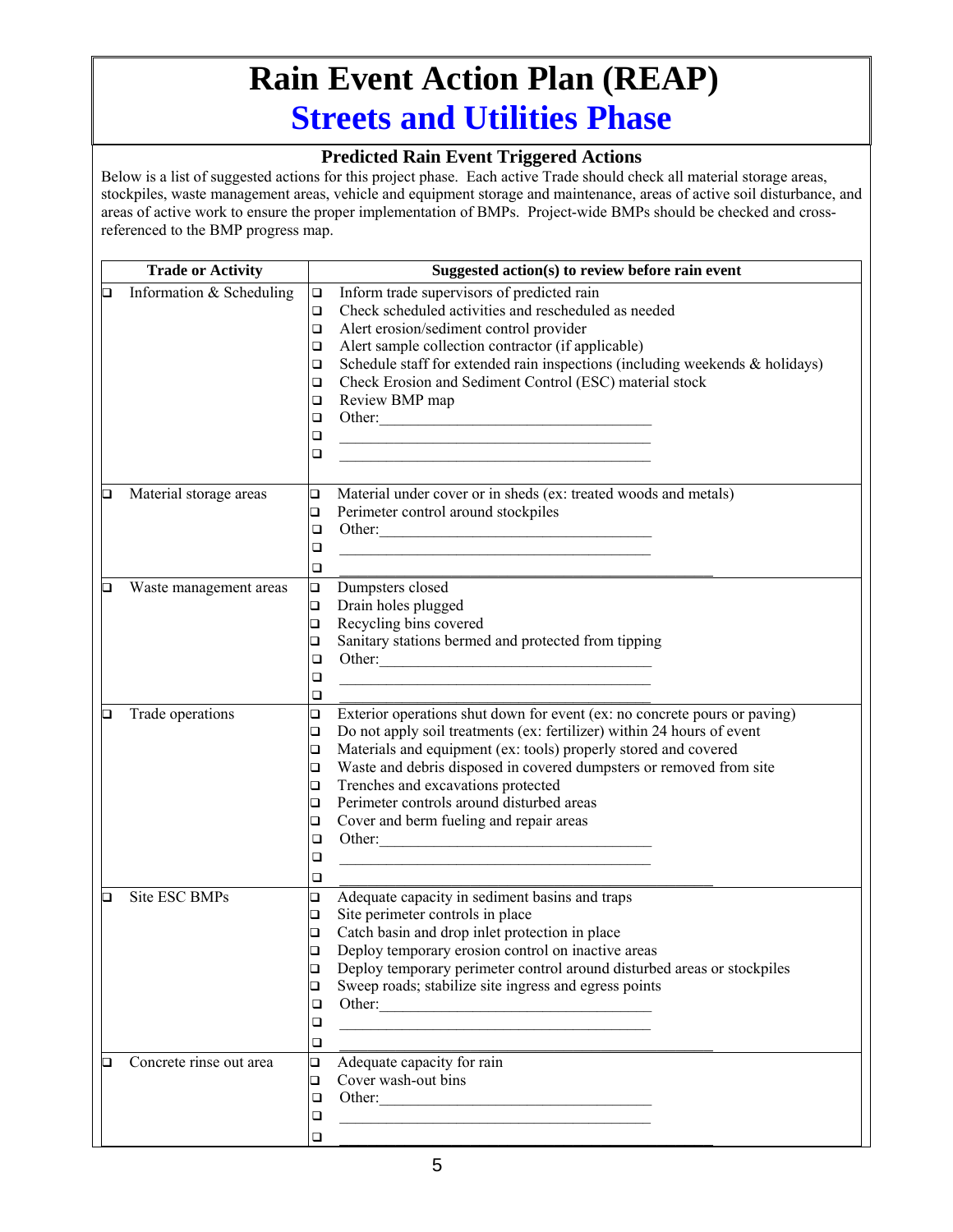| О | Spill and drips                  | Clean up all incident spills and drips, including paint, stucco, fuel, and oil<br>$\Box$<br>Empty drip pans<br>$\Box$<br>Other:<br>$\Box$<br>$\Box$<br>the control of the control of the control of the control of the control of the control of the<br>$\Box$                                                                                                                                                                                                                                                                                                         |                                                     |  |  |  |  |
|---|----------------------------------|------------------------------------------------------------------------------------------------------------------------------------------------------------------------------------------------------------------------------------------------------------------------------------------------------------------------------------------------------------------------------------------------------------------------------------------------------------------------------------------------------------------------------------------------------------------------|-----------------------------------------------------|--|--|--|--|
| ◻ | Other / Discussion /<br>Diagrams | $\Box$<br>$\Box$<br>$\Box$<br>$\Box$<br>$\Box$<br>$\Box$<br>$\Box$<br>$\Box$<br>$\Box$<br>the control of the control of the control of the control of the control of the control of the control of the control of the control of the control of the control of the control of the control of the control of the control<br>$\Box$<br><u> 1989 - Johann John Stone, mars et al. (</u><br>$\Box$<br>$\Box$<br>$\Box$<br>I certify under penalty of law that this Rain Event Action Plan (REAP) will be performed in accordance with the General Permit by me or under my |                                                     |  |  |  |  |
|   |                                  | direction or supervision in accordance with a system designed to assure that qualified personnel properly gathered and evaluated the information<br>submitted. Based on my inquiry of the persons who manage the system, or those persons directly responsible for gathering the information, the<br>information submitted is, to the best of my knowledge and belief, true, accurate, and complete. I am aware that there are significant penalties for<br>submitting false information, including the possibility of fine and imprisonment for knowing violations.   |                                                     |  |  |  |  |
|   |                                  | Date:                                                                                                                                                                                                                                                                                                                                                                                                                                                                                                                                                                  | Site Storm Water Manager Signature (Use ink please) |  |  |  |  |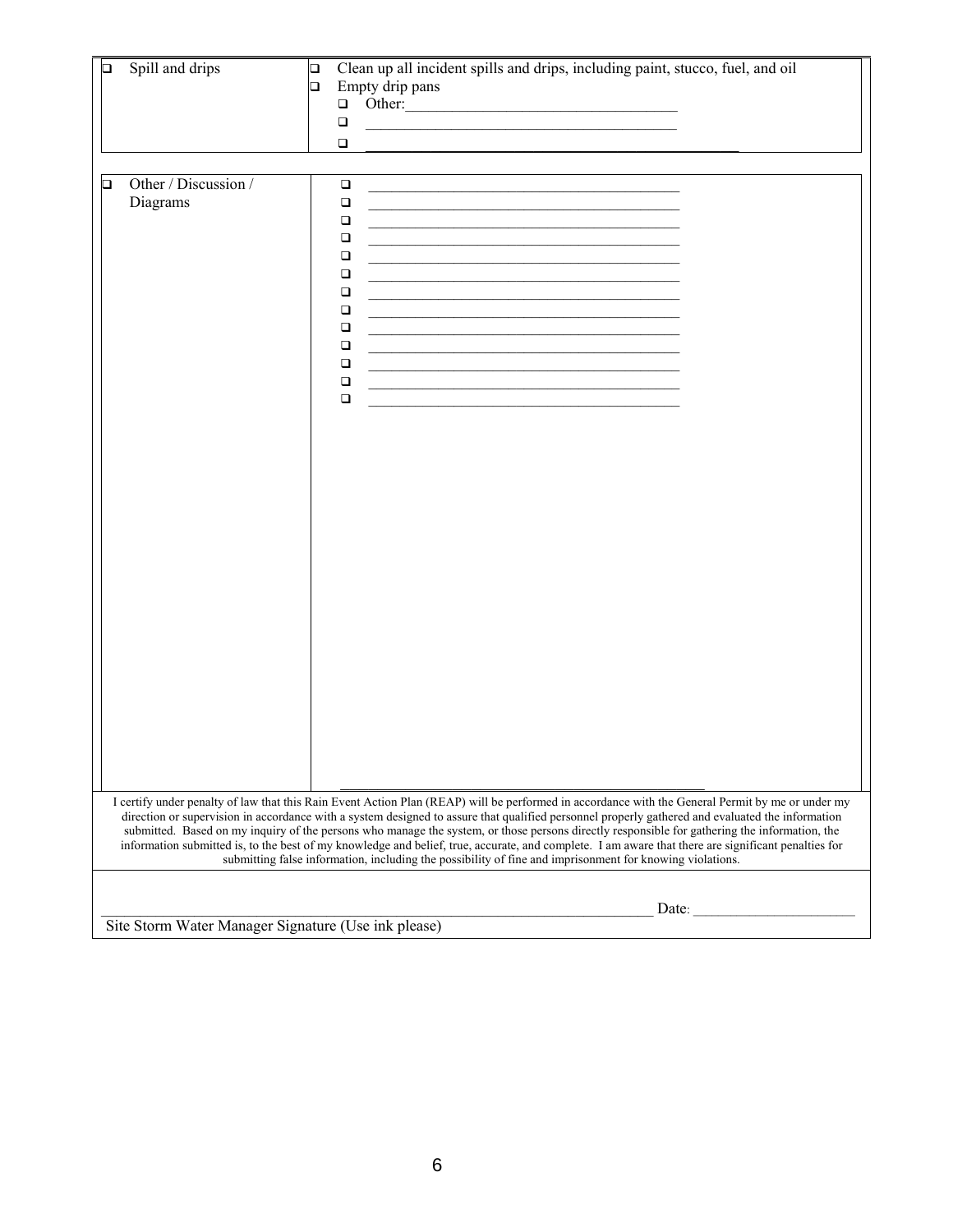| <b>Rain Event Action Plan (REAP)</b>                                                                                                                                                                                                          |                                                                                             |                                                           |  |  |  |  |  |  |
|-----------------------------------------------------------------------------------------------------------------------------------------------------------------------------------------------------------------------------------------------|---------------------------------------------------------------------------------------------|-----------------------------------------------------------|--|--|--|--|--|--|
| <b>Vertical Construction Phase</b>                                                                                                                                                                                                            |                                                                                             |                                                           |  |  |  |  |  |  |
| Build out of structures from foundations to roofing, including rough landscaping. This form to be reviewed and completed by<br>the qualified SWPPP practitioner within 48 hours prior to a rain event during the Vertical Construction Phase. |                                                                                             |                                                           |  |  |  |  |  |  |
| <b>Site Information:</b>                                                                                                                                                                                                                      |                                                                                             |                                                           |  |  |  |  |  |  |
|                                                                                                                                                                                                                                               |                                                                                             |                                                           |  |  |  |  |  |  |
| $\Box$ Risk Level 3<br>$\Box$ Risk Level 2<br>Site Name, City and Zip Code                                                                                                                                                                    |                                                                                             |                                                           |  |  |  |  |  |  |
| <b>Site Storm Water Manager Information:</b>                                                                                                                                                                                                  |                                                                                             |                                                           |  |  |  |  |  |  |
|                                                                                                                                                                                                                                               |                                                                                             |                                                           |  |  |  |  |  |  |
| Name, Company and Emergency Phone Number (24/7)                                                                                                                                                                                               |                                                                                             |                                                           |  |  |  |  |  |  |
| <b>Erosion and Sediment Control Provider – Labor Force Contracted for the Site:</b>                                                                                                                                                           |                                                                                             |                                                           |  |  |  |  |  |  |
|                                                                                                                                                                                                                                               |                                                                                             |                                                           |  |  |  |  |  |  |
| Name, Company and Emergency Phone Number (24/7)                                                                                                                                                                                               |                                                                                             |                                                           |  |  |  |  |  |  |
| <b>Storm Water Sampling Agent Information:</b>                                                                                                                                                                                                |                                                                                             |                                                           |  |  |  |  |  |  |
|                                                                                                                                                                                                                                               |                                                                                             |                                                           |  |  |  |  |  |  |
| Name, Company and Emergency Phone Number (24/7)                                                                                                                                                                                               |                                                                                             |                                                           |  |  |  |  |  |  |
|                                                                                                                                                                                                                                               | <b>Activities Associated with Vertical Construction</b>                                     |                                                           |  |  |  |  |  |  |
|                                                                                                                                                                                                                                               | Check ALL the boxes below that apply to your site, and others that are active at your site. |                                                           |  |  |  |  |  |  |
| Framing<br>$\Box$                                                                                                                                                                                                                             | Carpentry<br>□                                                                              | Concrete/Forms/Foundation<br>□                            |  |  |  |  |  |  |
| Masonry<br>❏                                                                                                                                                                                                                                  | Electrical<br>□                                                                             | Painting<br>❏                                             |  |  |  |  |  |  |
| Drywall/Interior Walls<br>❏<br>Equip. Maintenance/Fueling                                                                                                                                                                                     | Plumbing<br>$\Box$<br><b>HVAC</b><br>▫                                                      | Stucco<br>◻<br>Tile<br>□                                  |  |  |  |  |  |  |
| □<br><b>Exterior Siding</b><br>$\Box$                                                                                                                                                                                                         | Insulation<br>$\Box$                                                                        | Landscaping & Irrigation<br>$\Box$                        |  |  |  |  |  |  |
| Flooring<br>❏                                                                                                                                                                                                                                 | Material Delivery & Storage<br>□                                                            | Equip. Repair and Fueling<br>$\Box$                       |  |  |  |  |  |  |
| Roofing<br>□                                                                                                                                                                                                                                  | Soil Amendment(s):<br>$\Box$                                                                | Other:<br>$\Box$                                          |  |  |  |  |  |  |
|                                                                                                                                                                                                                                               | <b>Trades Active on Site During Vertical Construction</b>                                   |                                                           |  |  |  |  |  |  |
|                                                                                                                                                                                                                                               | Check ALL the boxes below that apply to your site, and others that are active at your site. |                                                           |  |  |  |  |  |  |
| <b>Grading Contractor</b><br>□                                                                                                                                                                                                                | Utilities, e.g., Sewer, Electric<br>$\Box$                                                  | $\Box$ Erosion/ Sediment Control                          |  |  |  |  |  |  |
| $\Box$<br>Tile Work- Flooring                                                                                                                                                                                                                 | □<br>Foundation                                                                             | ❏<br>Surveyors                                            |  |  |  |  |  |  |
| Drywall<br>□<br>Electricians                                                                                                                                                                                                                  | Roofers<br>□<br>Stucco                                                                      | Sanitary Station Provider<br>$\Box$<br>Laborers<br>$\Box$ |  |  |  |  |  |  |
| □<br>HVAC installers<br>$\Box$                                                                                                                                                                                                                | $\Box$<br>Masons<br>$\Box$                                                                  | Painters<br>$\Box$                                        |  |  |  |  |  |  |
| <b>Exterior Siding</b><br>$\Box$                                                                                                                                                                                                              | Landscapers<br>$\Box$                                                                       | Carpenters<br>$\Box$                                      |  |  |  |  |  |  |
| Insulation<br>$\Box$                                                                                                                                                                                                                          | Riggers<br>$\Box$                                                                           | Plumbers<br>$\Box$                                        |  |  |  |  |  |  |
| Fireproofing<br>□                                                                                                                                                                                                                             | <b>Utility Line Testers</b><br>$\Box$                                                       | Pest Control: termite prevent.<br>$\Box$                  |  |  |  |  |  |  |
| <b>Steel Systems</b><br>$\Box$                                                                                                                                                                                                                | Others:<br>$\Box$                                                                           | Other:<br>$\Box$                                          |  |  |  |  |  |  |
| Trades that are storing materials and/or waste outside or conducting activities outside should be listed.                                                                                                                                     |                                                                                             |                                                           |  |  |  |  |  |  |
|                                                                                                                                                                                                                                               | <b>Trade Contractor Information Provided</b>                                                |                                                           |  |  |  |  |  |  |
| <b>Educational Material Handout</b><br>$\Box$                                                                                                                                                                                                 | <b>Tailgate Meetings</b><br>$\Box$                                                          | <b>Training Workshop</b><br>□                             |  |  |  |  |  |  |
| Contractual Language<br>❏                                                                                                                                                                                                                     | Fines and Penalties<br>□                                                                    | Signage<br>□                                              |  |  |  |  |  |  |
| Other:<br>$\Box$                                                                                                                                                                                                                              | Other:<br>❏                                                                                 | Other:<br>□                                               |  |  |  |  |  |  |
|                                                                                                                                                                                                                                               |                                                                                             |                                                           |  |  |  |  |  |  |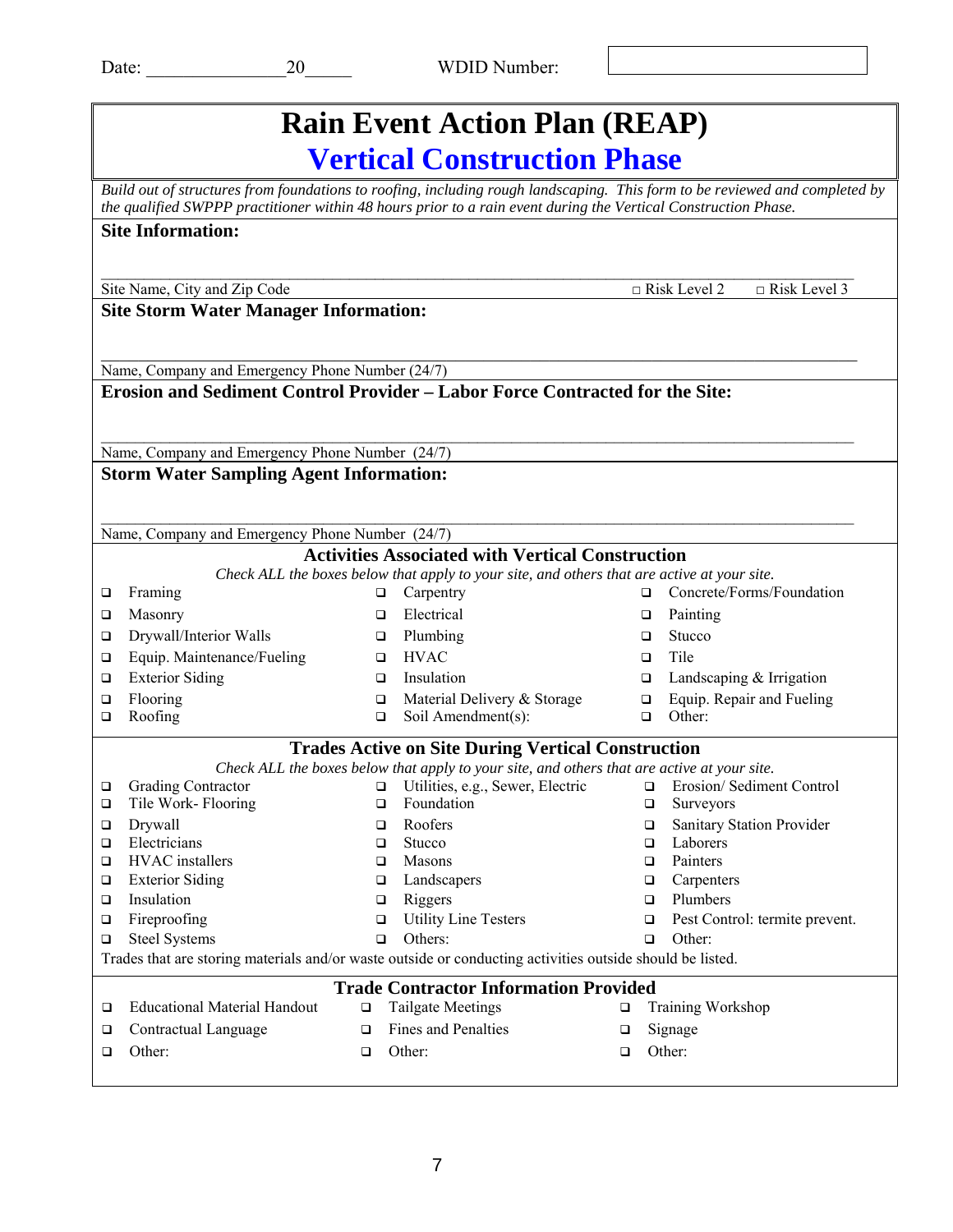## **Rain Event Action Plan (REAP) Vertical Construction Phase**

#### **Predicted Rain Event Triggered Actions**

|   | <b>Trade or Activity</b> |        | Suggested action(s) to review before rain event                                                                      |
|---|--------------------------|--------|----------------------------------------------------------------------------------------------------------------------|
| О | Information & Scheduling | □      | Inform trade supervisors of predicted rain                                                                           |
|   |                          | $\Box$ | Check scheduled activities and rescheduled as needed                                                                 |
|   |                          | $\Box$ | Alert erosion/sediment control provider                                                                              |
|   |                          | $\Box$ | Alert sample collection contractor (if applicable)                                                                   |
|   |                          | $\Box$ | Schedule staff for extended rain inspections (including weekends $\&$ holidays)                                      |
|   |                          | $\Box$ | Check Erosion and Sediment Control (ESC) material stock                                                              |
|   |                          | □      | Review BMP map                                                                                                       |
|   |                          | ❏      | Other:                                                                                                               |
|   |                          | $\Box$ |                                                                                                                      |
|   |                          | □      |                                                                                                                      |
|   |                          |        |                                                                                                                      |
| О | Material storage areas   | $\Box$ | Material under cover or in sheds (ex: treated woods and metals)                                                      |
|   |                          | $\Box$ | Perimeter control around stockpiles                                                                                  |
|   |                          | $\Box$ | Other:                                                                                                               |
|   |                          | $\Box$ | <u> 1989 - Johann Barbara, martin amerikan basar dan bagian dalam basar dalam basar dalam basar dalam basar dala</u> |
|   |                          | □      |                                                                                                                      |
| О | Waste management areas   | $\Box$ | Dumpsters closed                                                                                                     |
|   |                          | $\Box$ | Drain holes plugged                                                                                                  |
|   |                          | $\Box$ | Recycling bins covered                                                                                               |
|   |                          | □      | Sanitary stations bermed and protected from tipping                                                                  |
|   |                          | ❏      | Other:                                                                                                               |
|   |                          | $\Box$ |                                                                                                                      |
|   |                          | □      |                                                                                                                      |
| О | Trade operations         | $\Box$ | Exterior operations shut down for event (ex: no concrete pours or paving)                                            |
|   |                          | $\Box$ | Do not apply soil treatments (ex: fertilizer) within 24 hours of event                                               |
|   |                          | $\Box$ | Materials and equipment (ex: tools) properly stored and covered                                                      |
|   |                          | $\Box$ | Waste and debris disposed in covered dumpsters or removed from site                                                  |
|   |                          | $\Box$ | Trenches and excavations protected                                                                                   |
|   |                          | $\Box$ | Perimeter controls around disturbed areas                                                                            |
|   |                          | o      | Cover and berm fueling and repair areas                                                                              |
|   |                          | $\Box$ |                                                                                                                      |
|   |                          | $\Box$ | the control of the control of the control of the control of the control of the control of                            |
|   |                          | $\Box$ |                                                                                                                      |
| О | Site ESC BMPs            | □      | Adequate capacity in sediment basins and traps                                                                       |
|   |                          | $\Box$ | Site perimeter controls in place                                                                                     |
|   |                          | $\Box$ | Catch basin and drop inlet protection in place                                                                       |
|   |                          | $\Box$ | Deploy temporary erosion control on inactive areas                                                                   |
|   |                          | $\Box$ | Deploy temporary perimeter control around disturbed areas or stockpiles                                              |
|   |                          | ❏      | Sweep roads; stabilize site ingress and egress points                                                                |
|   |                          | ❏      |                                                                                                                      |
|   |                          | ❏      | <u> 1989 - Johann Barbara, martxa alemaniar arg</u>                                                                  |
|   |                          | □      |                                                                                                                      |
| □ | Concrete rinse out area  | $\Box$ | Adequate capacity for rain                                                                                           |
|   |                          | ❏      | Cover wash-out bins                                                                                                  |
|   |                          | ❏      | Other:                                                                                                               |
|   |                          | ❏      |                                                                                                                      |
|   |                          | $\Box$ |                                                                                                                      |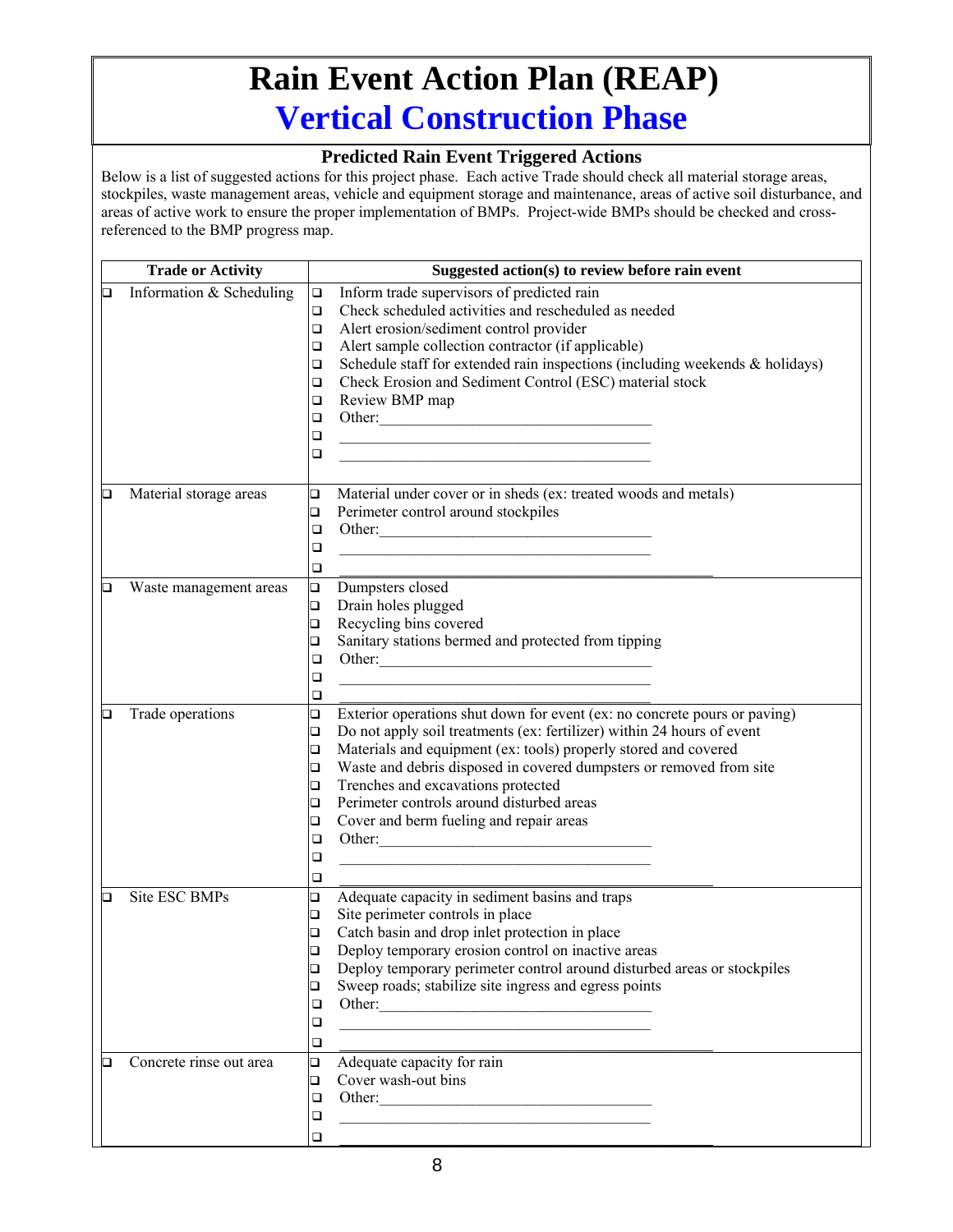| О | Spill and drips                  | Clean up all incident spills and drips, including paint, stucco, fuel, and oil<br>$\Box$<br>Empty drip pans<br>$\Box$<br>Other:<br>$\Box$<br>$\Box$<br>the control of the control of the control of the control of the control of the control of the<br>$\Box$                                                                                                                                                                                                                                                                                                         |                                                     |  |  |  |  |
|---|----------------------------------|------------------------------------------------------------------------------------------------------------------------------------------------------------------------------------------------------------------------------------------------------------------------------------------------------------------------------------------------------------------------------------------------------------------------------------------------------------------------------------------------------------------------------------------------------------------------|-----------------------------------------------------|--|--|--|--|
| ◻ | Other / Discussion /<br>Diagrams | $\Box$<br>$\Box$<br>$\Box$<br>$\Box$<br>$\Box$<br>$\Box$<br>$\Box$<br>$\Box$<br>$\Box$<br>the control of the control of the control of the control of the control of the control of the control of the control of the control of the control of the control of the control of the control of the control of the control<br>$\Box$<br><u> 1989 - Johann John Stone, mars et al. (</u><br>$\Box$<br>$\Box$<br>$\Box$<br>I certify under penalty of law that this Rain Event Action Plan (REAP) will be performed in accordance with the General Permit by me or under my |                                                     |  |  |  |  |
|   |                                  | direction or supervision in accordance with a system designed to assure that qualified personnel properly gathered and evaluated the information<br>submitted. Based on my inquiry of the persons who manage the system, or those persons directly responsible for gathering the information, the<br>information submitted is, to the best of my knowledge and belief, true, accurate, and complete. I am aware that there are significant penalties for<br>submitting false information, including the possibility of fine and imprisonment for knowing violations.   |                                                     |  |  |  |  |
|   |                                  | Date:                                                                                                                                                                                                                                                                                                                                                                                                                                                                                                                                                                  | Site Storm Water Manager Signature (Use ink please) |  |  |  |  |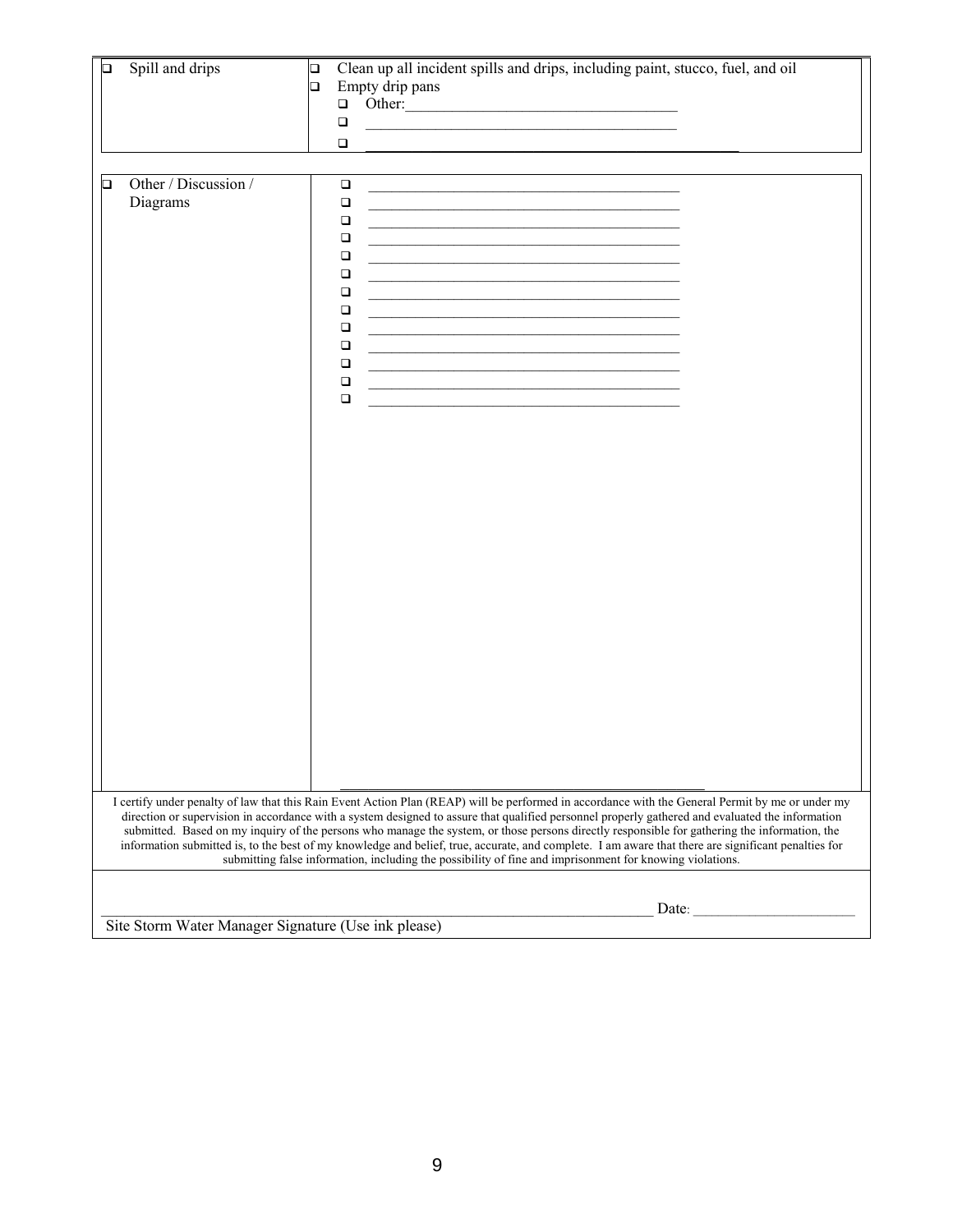| <b>Rain Event Action Plan (REAP)</b>                                                                                                                                                                                                                                                                       |        |                                                                                                             |        |                                            |  |  |  |
|------------------------------------------------------------------------------------------------------------------------------------------------------------------------------------------------------------------------------------------------------------------------------------------------------------|--------|-------------------------------------------------------------------------------------------------------------|--------|--------------------------------------------|--|--|--|
| <b>Post – Construction Phase</b>                                                                                                                                                                                                                                                                           |        |                                                                                                             |        |                                            |  |  |  |
| Final landscaping and site stabilization, material removal, and post construction obligation installation such as storm drain<br>inlet stenciling. This form to be reviewed and completed by the qualified SWPPP practitioner within 48 hours prior to a rain<br>event during the Post-Construction Phase. |        |                                                                                                             |        |                                            |  |  |  |
| <b>Site Information:</b>                                                                                                                                                                                                                                                                                   |        |                                                                                                             |        |                                            |  |  |  |
| Site Name, City and Zip Code                                                                                                                                                                                                                                                                               |        |                                                                                                             |        | $\Box$ Risk Level 3<br>$\Box$ Risk Level 2 |  |  |  |
| <b>Site Storm Water Manager Information:</b>                                                                                                                                                                                                                                                               |        |                                                                                                             |        |                                            |  |  |  |
| Name, Company and Emergency Phone Number (24/7)                                                                                                                                                                                                                                                            |        |                                                                                                             |        |                                            |  |  |  |
| Erosion and Sediment Control Provider - Labor Force Contracted for the Site:                                                                                                                                                                                                                               |        |                                                                                                             |        |                                            |  |  |  |
| Name, Company and Emergency Phone Number (24/7)                                                                                                                                                                                                                                                            |        |                                                                                                             |        |                                            |  |  |  |
| <b>Storm Water Sampling Agent Information:</b>                                                                                                                                                                                                                                                             |        |                                                                                                             |        |                                            |  |  |  |
|                                                                                                                                                                                                                                                                                                            |        |                                                                                                             |        |                                            |  |  |  |
| Name, Company and Emergency Phone Number (24/7)                                                                                                                                                                                                                                                            |        |                                                                                                             |        |                                            |  |  |  |
|                                                                                                                                                                                                                                                                                                            |        | <b>Activities Associated with Site Post Construction</b>                                                    |        |                                            |  |  |  |
|                                                                                                                                                                                                                                                                                                            |        | Check ALL the boxes below that apply to your site.                                                          |        |                                            |  |  |  |
| Stabilization<br>□                                                                                                                                                                                                                                                                                         | ❏      | Vegetation Establishment                                                                                    | $\Box$ | E&S Control BMP Removal                    |  |  |  |
| Finish Grade<br>◻                                                                                                                                                                                                                                                                                          | □      | Storage Yard/Material Removal                                                                               | $\Box$ | Landscape Installation                     |  |  |  |
| Painting and Touch-Up<br>❏                                                                                                                                                                                                                                                                                 | $\Box$ | <b>Irrigation System Testing</b>                                                                            | $\Box$ | Other:                                     |  |  |  |
| Installation of Post-Construction BMPs:                                                                                                                                                                                                                                                                    |        |                                                                                                             |        |                                            |  |  |  |
| Drainage Inlet Stencils<br>❏                                                                                                                                                                                                                                                                               | □      | <b>Inlet Filtration</b>                                                                                     | □      | Perm. Water Quality Ponds                  |  |  |  |
| Other:<br>◻                                                                                                                                                                                                                                                                                                | $\Box$ | Other:                                                                                                      | $\Box$ | Other:                                     |  |  |  |
|                                                                                                                                                                                                                                                                                                            |        |                                                                                                             |        |                                            |  |  |  |
|                                                                                                                                                                                                                                                                                                            |        | <b>Trades Active on During Site Post Construction</b><br>Check ALL the boxes below that apply to your site. |        |                                            |  |  |  |
| Material Delivery<br>□                                                                                                                                                                                                                                                                                     | □      | Landscape Installation                                                                                      | ◻      | <b>Erosion and Sediment Control</b>        |  |  |  |
| Irrigation System Installation<br>□                                                                                                                                                                                                                                                                        | $\Box$ | <b>BMP</b> Installation                                                                                     | ❏      | Sanitary Station Provider                  |  |  |  |
| Pool Installation<br>❏                                                                                                                                                                                                                                                                                     | $\Box$ | Water Feature Installation                                                                                  | □      | Laborers                                   |  |  |  |
| Painting<br>$\Box$                                                                                                                                                                                                                                                                                         | □      | <b>Equipment Fueling</b>                                                                                    | ◻      | Other:                                     |  |  |  |
|                                                                                                                                                                                                                                                                                                            |        |                                                                                                             |        |                                            |  |  |  |
|                                                                                                                                                                                                                                                                                                            |        | <b>Home Owner and HOA Information Provided</b>                                                              |        |                                            |  |  |  |
| <b>Educational Material Handout</b><br>□                                                                                                                                                                                                                                                                   | $\Box$ | Door Hangers                                                                                                | ❏      | <b>Educational Workshop</b>                |  |  |  |
| <b>Educational Material Mailings</b><br>□                                                                                                                                                                                                                                                                  | $\Box$ | Fines and Penalties                                                                                         | ❏      | Signage                                    |  |  |  |
| <b>Community Postings</b><br>❏                                                                                                                                                                                                                                                                             | □      | Other:                                                                                                      | ❏      | Other:                                     |  |  |  |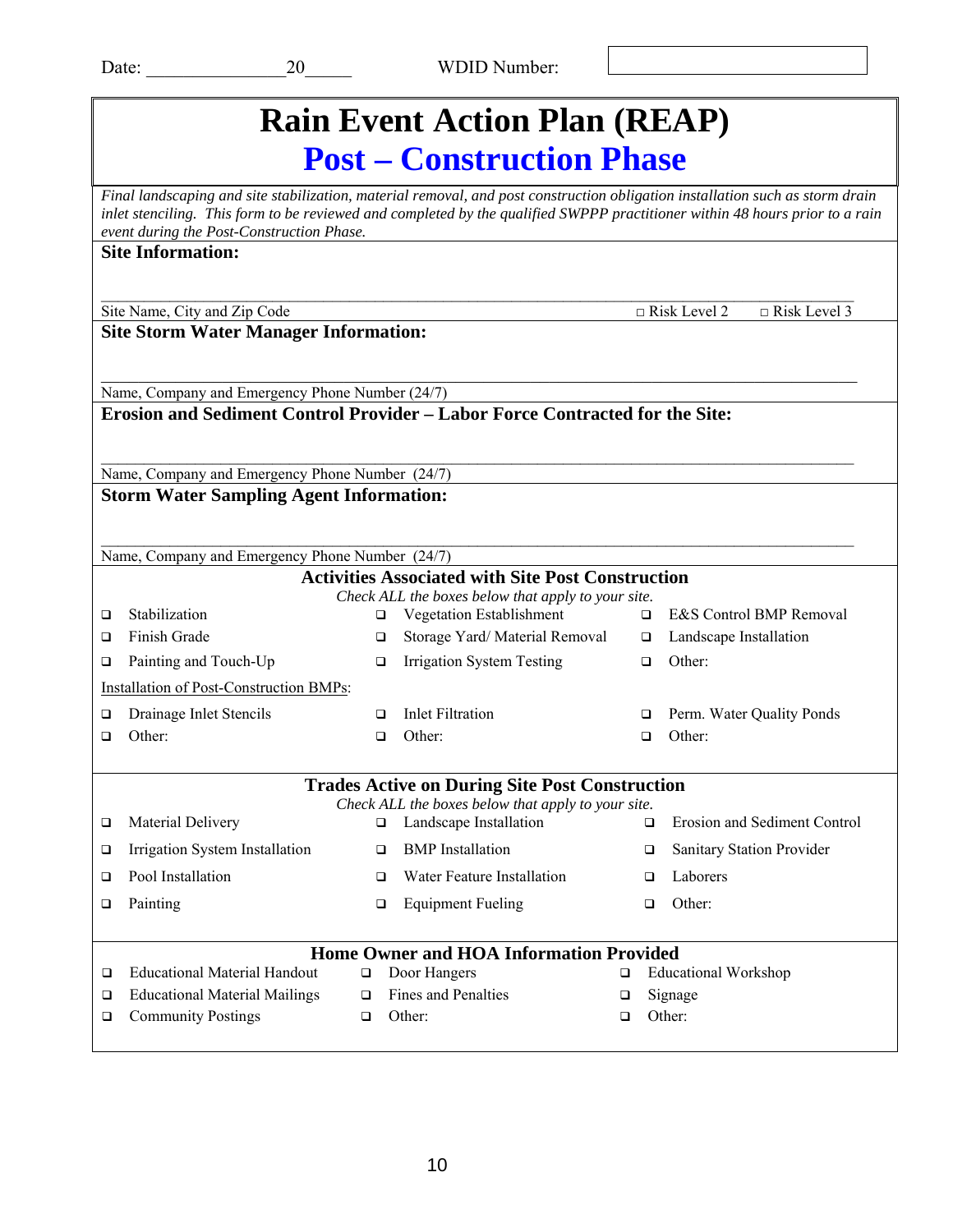## **Rain Event Action Plan (REAP) Post – Construction Phase**

#### **Predicted Rain Event Triggered Actions**

|   | <b>Trade or Activity</b> | Suggested action(s) to review before rain event                                                                                 |
|---|--------------------------|---------------------------------------------------------------------------------------------------------------------------------|
| o | Information & Scheduling | Inform trade supervisors of predicted rain<br>$\Box$                                                                            |
|   |                          | Check scheduled activities and rescheduled as needed<br>$\Box$                                                                  |
|   |                          | Alert erosion/sediment control provider<br>$\Box$                                                                               |
|   |                          | Alert sample collection contractor (if applicable)<br>$\Box$                                                                    |
|   |                          | Schedule staff for extended rain inspections (including weekends $\&$ holidays)<br>$\Box$                                       |
|   |                          | Check Erosion and Sediment Control (ESC) material stock<br>$\Box$                                                               |
|   |                          | Review BMP map<br>□                                                                                                             |
|   |                          | Other:<br>$\Box$                                                                                                                |
|   |                          | $\Box$<br><u> 1989 - Johann Barn, mars ann an t-Amhain an t-Amhain an t-Amhain an t-Amhain an t-Amhain an t-Amhain an t-Amh</u> |
|   |                          | $\Box$<br><u> 1980 - Johann Barbara, martin amerikan basar dan berasal dan berasal dalam basar dalam basar dalam basar dala</u> |
|   |                          |                                                                                                                                 |
| Q | Material storage areas   | $\Box$<br>Material under cover or in sheds (ex: treated woods and metals)                                                       |
|   |                          | Perimeter control around stockpiles<br>$\Box$                                                                                   |
|   |                          | Other:<br>$\Box$                                                                                                                |
|   |                          | ❏                                                                                                                               |
|   |                          | □                                                                                                                               |
| О | Waste management areas   | $\Box$<br>Dumpsters closed                                                                                                      |
|   |                          | Drain holes plugged<br>$\Box$                                                                                                   |
|   |                          | Recycling bins covered<br>$\Box$                                                                                                |
|   |                          | Sanitary stations bermed and protected from tipping<br>□                                                                        |
|   |                          | ❏                                                                                                                               |
|   |                          | ❏                                                                                                                               |
|   |                          | ❏                                                                                                                               |
| О | Trade operations         | $\Box$<br>Exterior operations shut down for event (ex: no concrete pours or paving)                                             |
|   |                          | Do not apply soil treatments (ex: fertilizer) within 24 hours of event<br>$\Box$                                                |
|   |                          | Materials and equipment (ex: tools) properly stored and covered<br>$\Box$                                                       |
|   |                          | Waste and debris disposed in covered dumpsters or removed from site<br>$\Box$                                                   |
|   |                          | Trenches and excavations protected<br>$\Box$                                                                                    |
|   |                          | Perimeter controls around disturbed areas<br>$\Box$                                                                             |
|   |                          | Cover and berm fueling and repair areas<br>o                                                                                    |
|   |                          | Other:<br>$\Box$                                                                                                                |
|   |                          | ❏                                                                                                                               |
|   |                          | □                                                                                                                               |
| ◻ | Site ESC BMPs            | Adequate capacity in sediment basins and traps<br>❏                                                                             |
|   |                          | Site perimeter controls in place<br>$\Box$                                                                                      |
|   |                          | Catch basin and drop inlet protection in place<br>$\Box$                                                                        |
|   |                          | Deploy temporary erosion control on inactive areas<br>$\Box$                                                                    |
|   |                          | Deploy temporary perimeter control around disturbed areas or stockpiles<br>❏                                                    |
|   |                          | Sweep roads; stabilize site ingress and egress points<br>❏                                                                      |
|   |                          | ❏                                                                                                                               |
|   |                          | ❏<br><u> 1989 - Johann Stoff, amerikansk politiker (d. 1989)</u>                                                                |
|   |                          | ❏                                                                                                                               |
| О | Concrete rinse out area  | Adequate capacity for rain<br>$\Box$                                                                                            |
|   |                          | Cover wash-out bins<br>□                                                                                                        |
|   |                          | Other:<br>□                                                                                                                     |
|   |                          | ❏<br><u> 1989 - Johann Barbara, martxa alemaniar arg</u>                                                                        |
|   |                          | $\Box$                                                                                                                          |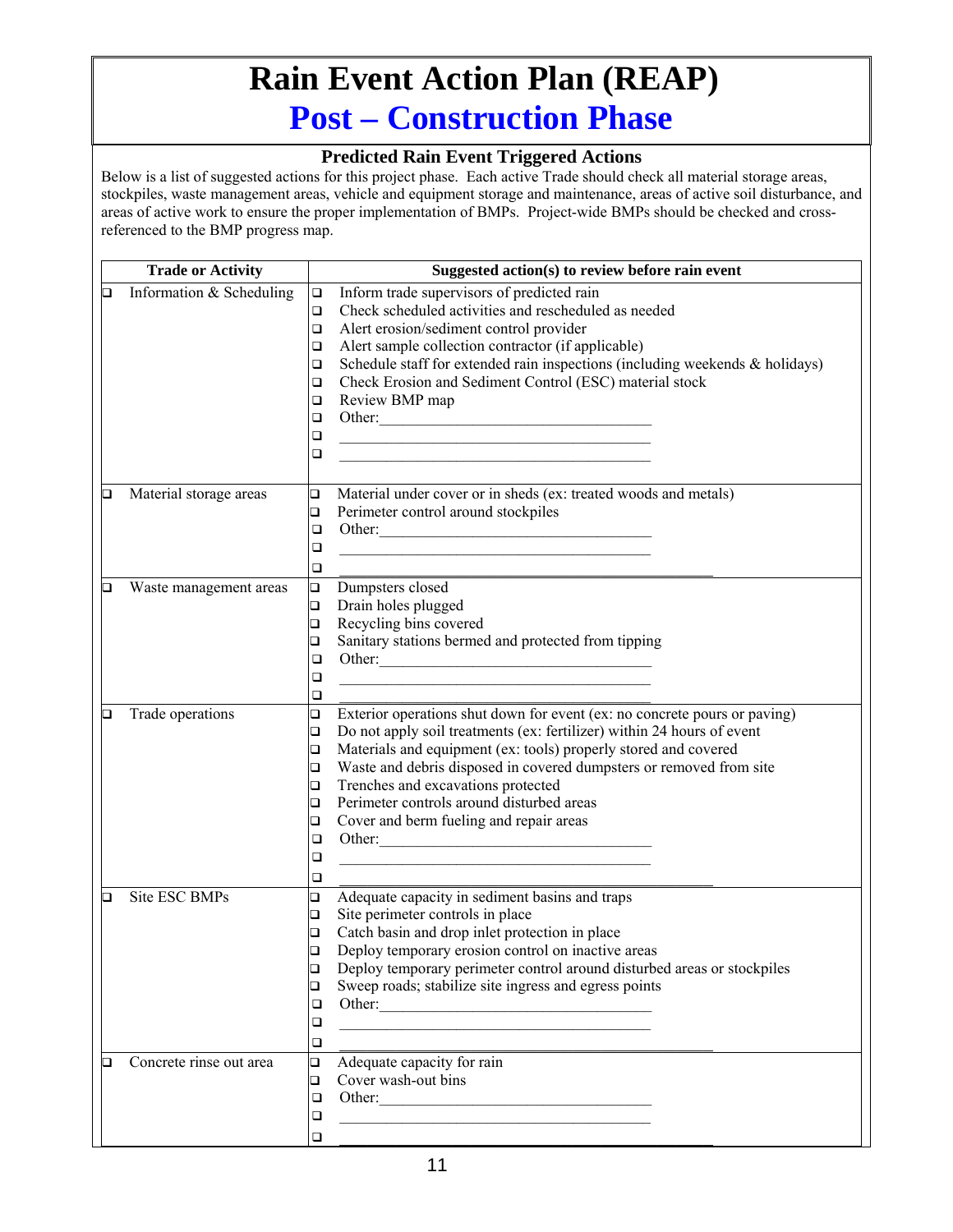| О | Spill and drips                                     | Clean up all incident spills and drips, including paint, stucco, fuel, and oil<br>$\Box$<br>Empty drip pans<br>$\Box$<br>Other:<br>$\Box$<br>$\Box$<br>$\Box$                                                                                                                                                                                                                                                                                                                                                                                                        |
|---|-----------------------------------------------------|----------------------------------------------------------------------------------------------------------------------------------------------------------------------------------------------------------------------------------------------------------------------------------------------------------------------------------------------------------------------------------------------------------------------------------------------------------------------------------------------------------------------------------------------------------------------|
| ◻ | Other / Discussion /<br>Diagrams                    | $\Box$<br>$\Box$<br>$\Box$<br>$\Box$<br>$\Box$<br>$\Box$<br>$\Box$<br>$\Box$<br>$\Box$<br>$\Box$<br>$\Box$<br>$\Box$<br>the control of the control of the control of the control of the control of the control of<br>$\Box$<br>I certify under penalty of law that this Rain Event Action Plan (REAP) will be performed in accordance with the General Permit by me or under my                                                                                                                                                                                      |
|   |                                                     | direction or supervision in accordance with a system designed to assure that qualified personnel properly gathered and evaluated the information<br>submitted. Based on my inquiry of the persons who manage the system, or those persons directly responsible for gathering the information, the<br>information submitted is, to the best of my knowledge and belief, true, accurate, and complete. I am aware that there are significant penalties for<br>submitting false information, including the possibility of fine and imprisonment for knowing violations. |
|   | Site Storm Water Manager Signature (Use ink please) | Date:                                                                                                                                                                                                                                                                                                                                                                                                                                                                                                                                                                |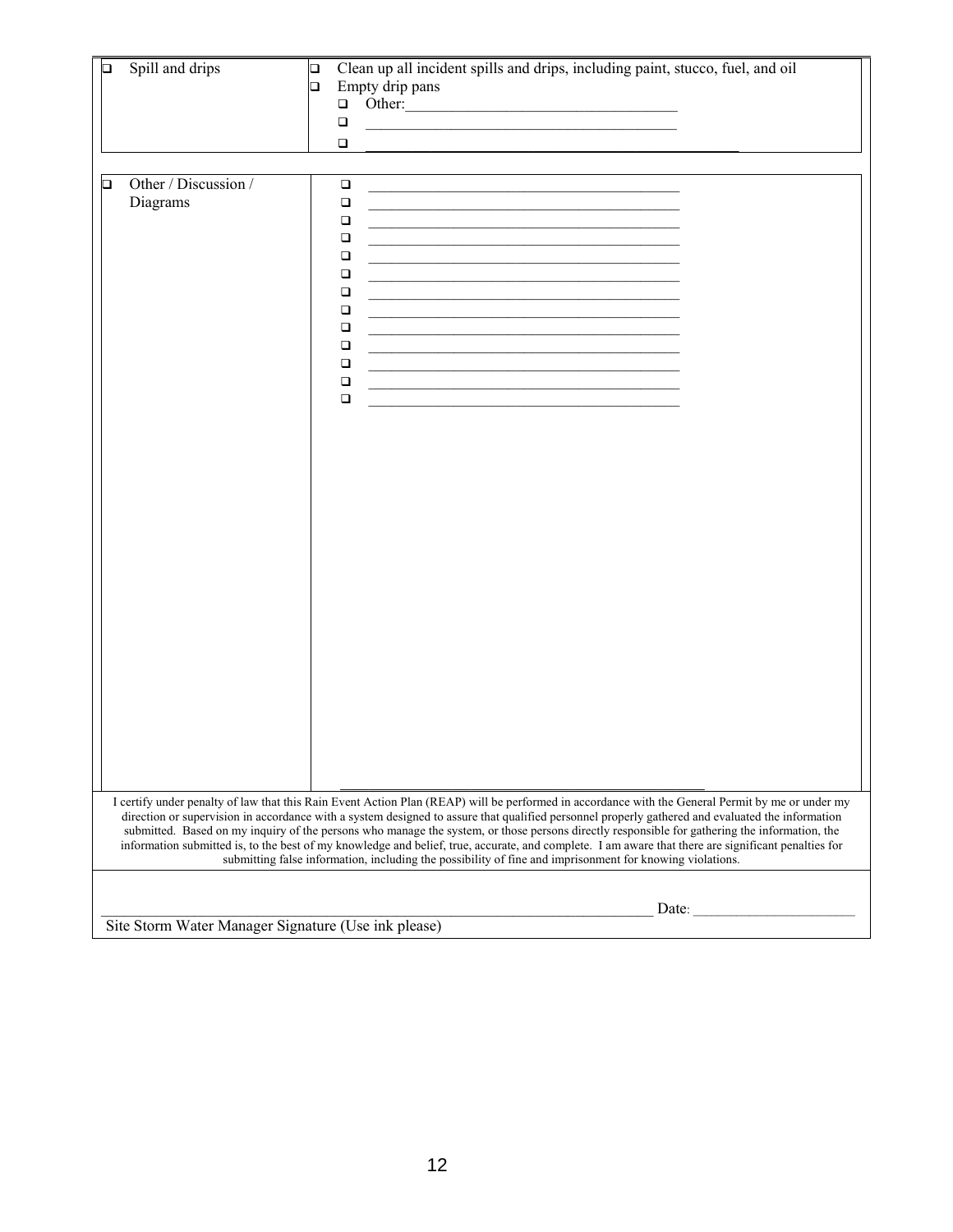| <b>Rain Event Action Plan (REAP)</b>                                                                                                                                                                                    |                                                 |        |                                                    |   |                                                |  |  |  |
|-------------------------------------------------------------------------------------------------------------------------------------------------------------------------------------------------------------------------|-------------------------------------------------|--------|----------------------------------------------------|---|------------------------------------------------|--|--|--|
| <b>Inactive Construction Sites</b>                                                                                                                                                                                      |                                                 |        |                                                    |   |                                                |  |  |  |
| Halted, or postponed construction activities. This form to be reviewed and completed by the qualified SWPPP practitioner<br>within 48 hours prior to a rain event during the time period a site is designated inactive. |                                                 |        |                                                    |   |                                                |  |  |  |
| <b>Site Information:</b>                                                                                                                                                                                                |                                                 |        |                                                    |   |                                                |  |  |  |
|                                                                                                                                                                                                                         | Site Name, City and Zip Code                    |        |                                                    |   | $\sqrt{R}$ Risk Level 3<br>$\Box$ Risk Level 2 |  |  |  |
| <b>Site Storm Water Manager Information:</b>                                                                                                                                                                            |                                                 |        |                                                    |   |                                                |  |  |  |
|                                                                                                                                                                                                                         |                                                 |        |                                                    |   |                                                |  |  |  |
| Name, Company and Emergency Phone Number (24/7)<br>Erosion and Sediment Control Provider – Labor Force Contracted for the Site:                                                                                         |                                                 |        |                                                    |   |                                                |  |  |  |
|                                                                                                                                                                                                                         |                                                 |        |                                                    |   |                                                |  |  |  |
| Name, Company and Emergency Phone Number (24/7)                                                                                                                                                                         |                                                 |        |                                                    |   |                                                |  |  |  |
| <b>Storm Water Sampling Agent Information:</b>                                                                                                                                                                          |                                                 |        |                                                    |   |                                                |  |  |  |
|                                                                                                                                                                                                                         |                                                 |        |                                                    |   |                                                |  |  |  |
|                                                                                                                                                                                                                         | Name, Company and Emergency Phone Number (24/7) |        |                                                    |   |                                                |  |  |  |
| <b>Trades Active on Site During Inactive Construction</b>                                                                                                                                                               |                                                 |        |                                                    |   |                                                |  |  |  |
|                                                                                                                                                                                                                         |                                                 |        | Check ALL the boxes below that apply to your site. |   |                                                |  |  |  |
| $\Box$                                                                                                                                                                                                                  | E&S Control Device Installation                 | $\Box$ | Routine Site inspections                           |   | <b>Trash Removal</b><br>o.                     |  |  |  |
| ◻                                                                                                                                                                                                                       | E&S Control Device Maintenance                  | $\Box$ | <b>Street Sweeping</b>                             |   | Other <sup>-</sup><br>□                        |  |  |  |
| $\Box$                                                                                                                                                                                                                  | Other:                                          | $\Box$ | Other:                                             |   | Other:<br>□                                    |  |  |  |
| <b>Trade Contractor Information Provided</b>                                                                                                                                                                            |                                                 |        |                                                    |   |                                                |  |  |  |
| ◻                                                                                                                                                                                                                       | <b>Educational Material Handout</b>             | $\Box$ | <b>Tailgate Meetings</b>                           | □ | Training Workshop                              |  |  |  |
| ◻                                                                                                                                                                                                                       | Contractual Language                            | □      | Fines and Penalties                                | □ | Signage                                        |  |  |  |
| □                                                                                                                                                                                                                       | Other:                                          | $\Box$ | Other:                                             | ◻ | Other:                                         |  |  |  |
|                                                                                                                                                                                                                         |                                                 |        |                                                    |   |                                                |  |  |  |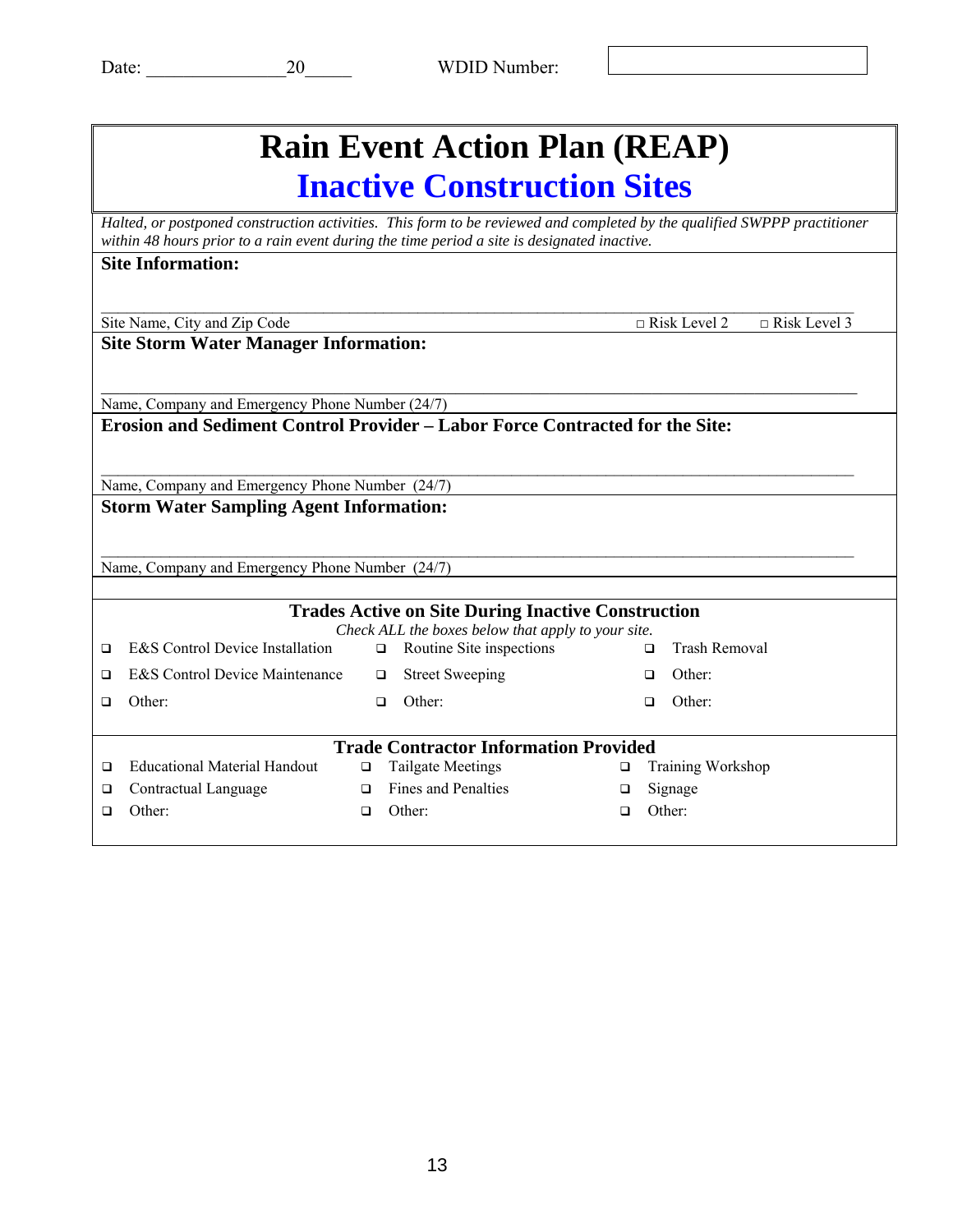## **Rain Event Action Plan (REAP) Inactive Construction Sites**

#### **Predicted Rain Event Triggered Actions**

|   | <b>Trade or Activity</b> | Suggested action(s) to review before rain event                                                                                |  |  |  |  |
|---|--------------------------|--------------------------------------------------------------------------------------------------------------------------------|--|--|--|--|
| o | Information & Scheduling | Inform trade supervisors of predicted rain<br>$\Box$                                                                           |  |  |  |  |
|   |                          | Check scheduled activities and rescheduled as needed<br>$\Box$                                                                 |  |  |  |  |
|   |                          | Alert erosion/sediment control provider<br>O.                                                                                  |  |  |  |  |
|   |                          | Alert sample collection contractor (if applicable)<br>O.                                                                       |  |  |  |  |
|   |                          | Schedule staff for extended rain inspections (including weekends $\&$ holidays)<br>O.                                          |  |  |  |  |
|   |                          | Check Erosion and Sediment Control (ESC) material stock<br>O.                                                                  |  |  |  |  |
|   |                          | Review BMP map<br>□                                                                                                            |  |  |  |  |
|   |                          | Other:<br>$\Box$                                                                                                               |  |  |  |  |
|   |                          | □                                                                                                                              |  |  |  |  |
|   |                          | □                                                                                                                              |  |  |  |  |
| О |                          | Material under cover or in sheds (ex: treated woods and metals)<br>$\Box$                                                      |  |  |  |  |
|   | Material storage areas   |                                                                                                                                |  |  |  |  |
|   |                          | Perimeter control around stockpiles<br>$\Box$<br>$\Box$                                                                        |  |  |  |  |
|   |                          | Other:                                                                                                                         |  |  |  |  |
|   |                          | $\Box$                                                                                                                         |  |  |  |  |
|   |                          | □                                                                                                                              |  |  |  |  |
| О | Waste management areas   | Dumpsters closed<br>$\Box$                                                                                                     |  |  |  |  |
|   |                          | Drain holes plugged<br>$\Box$                                                                                                  |  |  |  |  |
|   |                          | Recycling bins covered<br>$\Box$                                                                                               |  |  |  |  |
|   |                          | Sanitary stations bermed and protected from tipping<br>❏                                                                       |  |  |  |  |
|   |                          | Other:<br>❏                                                                                                                    |  |  |  |  |
|   |                          | $\Box$                                                                                                                         |  |  |  |  |
|   |                          | ❏                                                                                                                              |  |  |  |  |
| o | Trade operations         | Exterior operations shut down for event (ex: no concrete pours or paving)<br>□                                                 |  |  |  |  |
|   |                          | Do not apply soil treatments (ex: fertilizer) within 24 hours of event<br>$\Box$                                               |  |  |  |  |
|   |                          | Materials and equipment (ex: tools) properly stored and covered<br>$\Box$                                                      |  |  |  |  |
|   |                          | Waste and debris disposed in covered dumpsters or removed from site<br>$\Box$                                                  |  |  |  |  |
|   |                          | Trenches and excavations protected<br>$\Box$                                                                                   |  |  |  |  |
|   |                          | Perimeter controls around disturbed areas<br>□                                                                                 |  |  |  |  |
|   |                          | Cover and berm fueling and repair areas<br>□                                                                                   |  |  |  |  |
|   |                          | Other:<br>$\Box$                                                                                                               |  |  |  |  |
|   |                          | □<br>the control of the control of the control of the control of the control of the control of                                 |  |  |  |  |
|   |                          | □                                                                                                                              |  |  |  |  |
| О | Site ESC BMPs            | Adequate capacity in sediment basins and traps<br>❏                                                                            |  |  |  |  |
|   |                          | Site perimeter controls in place<br>□                                                                                          |  |  |  |  |
|   |                          | Catch basin and drop inlet protection in place<br>$\Box$                                                                       |  |  |  |  |
|   |                          | Deploy temporary erosion control on inactive areas<br>$\Box$                                                                   |  |  |  |  |
|   |                          | Deploy temporary perimeter control around disturbed areas or stockpiles<br>□                                                   |  |  |  |  |
|   |                          | Sweep roads; stabilize site ingress and egress points<br>❏                                                                     |  |  |  |  |
|   |                          | Other:<br>❏                                                                                                                    |  |  |  |  |
|   |                          | ❏<br><u> 1989 - Johann Barbara, marka a shekara tsa 1989 - An tsa 1989 - An tsa 1989 - An tsa 1989 - An tsa 1989 - An</u>      |  |  |  |  |
|   |                          | □                                                                                                                              |  |  |  |  |
|   |                          |                                                                                                                                |  |  |  |  |
| О | Other / Discussion /     | $\Box$                                                                                                                         |  |  |  |  |
|   | Diagrams                 | <u> 1989 - Johann John Stone, mars eta bainar eta baina eta erromana eta baina eta baina eta baina eta baina eta</u><br>$\Box$ |  |  |  |  |
|   |                          | the control of the control of the control of the control of the control of<br>$\Box$                                           |  |  |  |  |
|   |                          |                                                                                                                                |  |  |  |  |